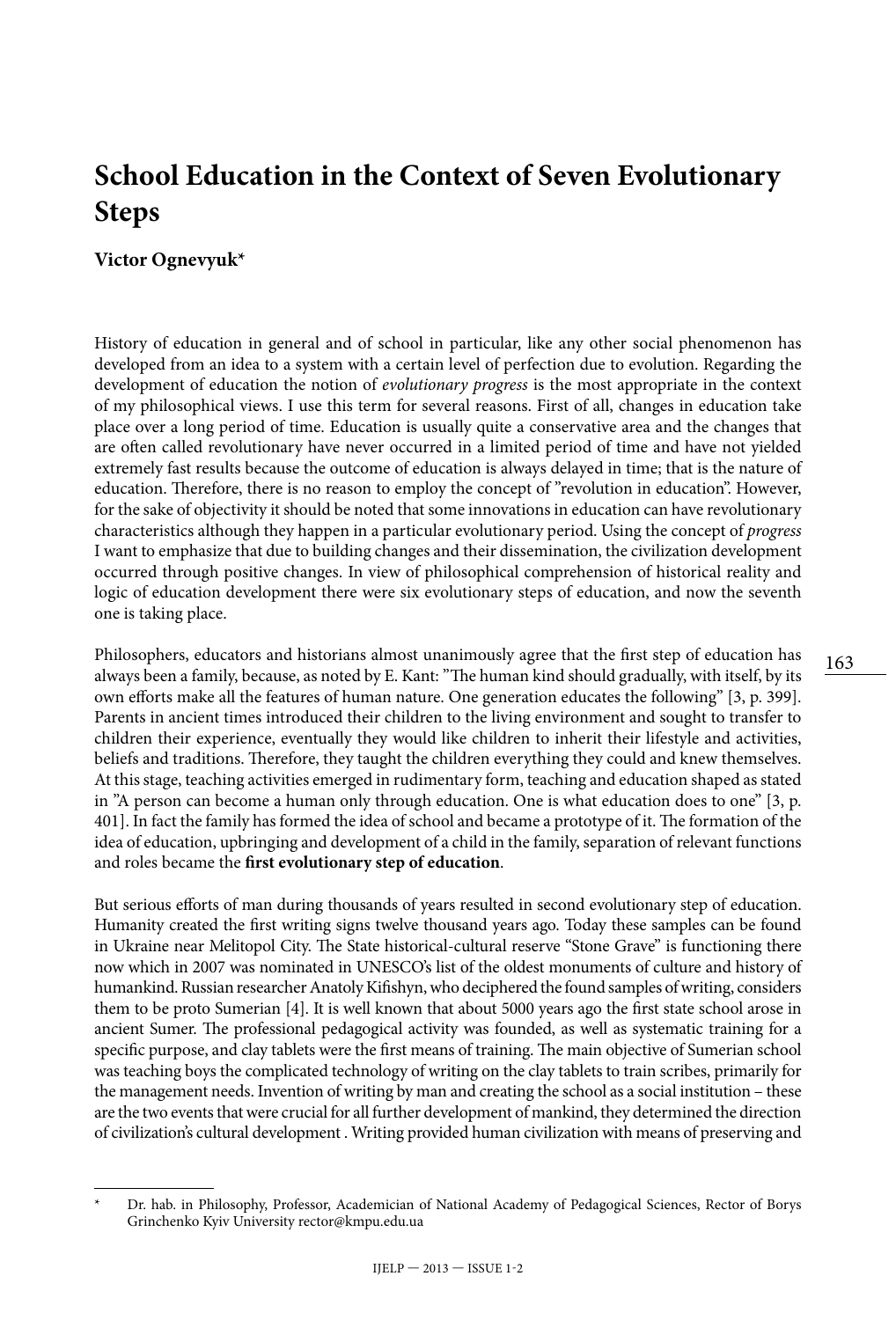transmitting information and with a way of initiating each new generation into the cultural heritage and willingness to create new models of culture. This was the **second evolutionary step of education**.

Humanity has reached the present level of development largely due to the emergence of writing and the creation of such institutions as schools; that gave us reason to believe that modern civilization is increasingly becoming a civilization of **Homo Educatus**. This **educated man has become the focus point of the present** and identifies vectors of social development.

Transforming the idea of school and search for models of its activity started in the period of antiquity and continues today. Family cherished the idea and practice of teaching, the need of education and youth development pushed to the emergence of a circle of people who were the first to make training and education their profession. Thales and individual sages, Pythagoras and Pythagorean union members formed the basis on which the profession of a teacher developed. Based on parental roles and experience of "Langering art", as Socrates put it, sophists and Socrates in Europe, Confucius in China, as the first professional teachers who earned money teaching young people, contributed to the **third evolutionary step of education**. Their work deployed the idea of school to a scale of social phenomenon, educational activity became professional and many schools appeared. This evolutionary progress was completed by Plato and Aristotle, who developed the idea of school, creating the Academy and the Lyceum – institutions that are basic models in implementing the idea of school and university, and moreover, standards by which schools were established for many centuries in a row. Theoretical and practical training was separated in this period, curriculum was formed, textbooks and manuals were developed, teachers' training was launched, responsibilities of the state were defined regarding the education and upbringing of youth, the idea of legislative control of education was initiated, educational requirements for different age groups were first formulated, etc.

The **fourth evolutionary step of school education** took place under the direct and decisive influence of Christianity. The Christian church needed clergy that was trained to read, write and interpret religious texts and it prompted the opening of schools at churches and monasteries, and thus significantly expanded the opportunities for spreading education. There was a shift in education towards moral and ethical principles which were based on moral and ethical values of Christianity. A believing person able to read and write becomes an educational ideal. In this regard secular religious authorities represented by King of Franks Charles the Great (787) ordered to form schools in all eparchies and each monastery. After the introduction of Christianity (988) the Prince of Kyiv Volodymyr the Great ordered his people to educate their children.

In the late tenth century the first university of Europe was launched in Bologna (Italy). Thus the foundation for the development of school and university education in Europe was laid.

The fifth **evolutionary step of school education** was connected with the great influence of the Renaissance humanistic ideals and the era of industrial production. During this period the idea of school and education has become a multi-faceted development. Evolutionary progress in education took place under the influence of constituted pedagogy of Y. Komensky, and the classes he offered corresponded to the needs of emerging industrial society in the best way. This fact has been successfully described by the famous American philosopher Alvin Toffler: "Organized by analogy to a factory general education gave the skills of reading and writing, taught the basics of arithmetics, history and other subjects. It was an *open course*" – he wrote. "But beneath it an invisible or *hidden training course* was laid and it was more

important. It consisted of three items (and remains so even now in most industrial countries): punctuality, ability to obey and the ability to perform the mechanical, monotonous work. On the factory, especially on the assembly line skilled workers were needed that could carry out orders without questioning them. Factories needed men and women willing to be slaves at the machines or in the office, who would carefully perform heavy, monotonous operations" [7, p. 57-58].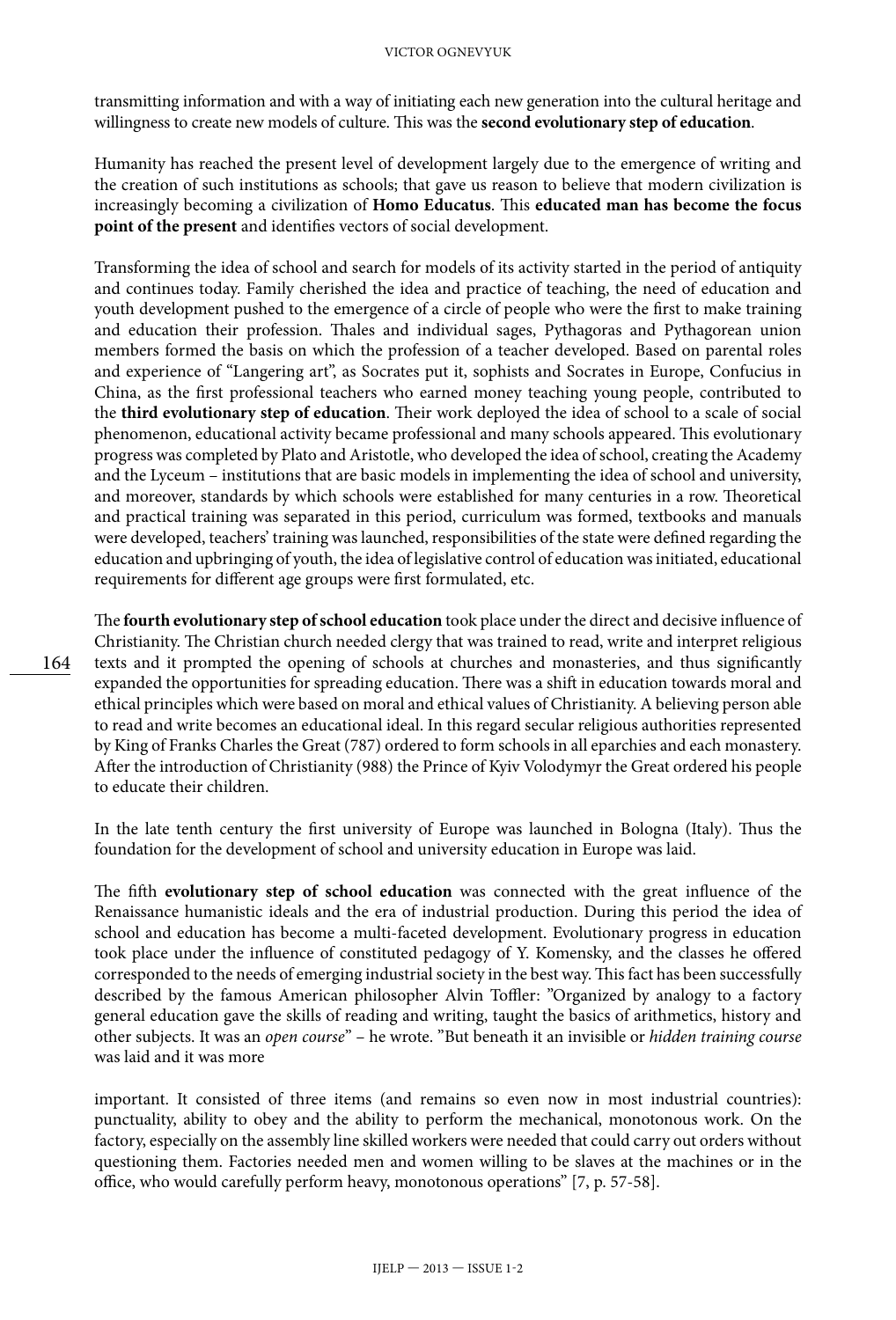It should be noted that school served the industrial society well, but it diversified the school too, freed it from the dominant influence of the church and entered it into the context of the needs of secular society. After the invention of printing books in Europe the way for self-education was opened, and in particular the Protestantism actively promoted it, as it was the duty of every parent to teach their own children to read the Scriptures. Typography expanded the access to education and transition to public school education, which in turn stimulated the development of school industry: building of schools, furniture and teaching aids that are very important segments of business nowadays. In addition, the spread of school education helped create many workplaces. Now it concerns not only teachers, but also workers of such areas as energy, industry, housing and agriculture, medicine, commerce, information technology, etc. Modern society spends enormous resources to create a powerful and diverse teaching industry: from chalk and notebooks, textbooks and computer technology, design and construction of school facilities to preparing teachers. Renowned experts recognize investments into education to be the most effective expense-result ratio.

So school became not only an educational institution and a mechanism of socialization, but also an important factor in social development, an important consumer of goods and services. But there are, so to say, accompanying factors of its activities. During the origin of industrial production humanism became an important asset of school, perceived as the priority of human values and liberal education. Through the efforts of European thinkers, such as Rousseau, the attitudes towards a child changed. "Education of each person, – as Rousseau wrote in his book *Emile, Or On Education* – is given by nature through the development of innate abilities". When addressing parents and educators, he urged them to develop the authentic nature of a child, promote the sense of freedom and independence, the desire to work, to respect a person as oneself, alongside with other useful and reasonable inclinations. Despite a rather critical perception of Rousseau's views his ideas had considerable influence on the spread of humanism in education. So the school had to change its orientation to the educational needs of a human, take into account one's natural abilities, individual needs, the uniqueness and personality of each being. However, for the sake of objectivity it should be noted that humanism in schooling proved to be quite controversial. Speaking about a Ukrainian school, the task of humanizing it remains relevant to this day.

Taking into account the demands of the society that was increasingly industrialized in Europe a famous Swiss teacher Pestalozzi noted: "Fundamental education which prepares for the industry makes full personality development a task of vocational training. At the time when ordinary preparation for industrial activity aims to give only the income, bringing it to sacrifice ennobling of human, elementary education for the industry knows no other way to the profession, as through a holistic development of all the instincts of our nature, since only under this condition ennobling of human can be achieved" [5, p. 315]. And although the idea of all-round development of personality is likely a Maxima or an ideal which one should seek the question of a combining preparation for the professional work with holistic development of "all the instincts of our nature" should be regarded as an important step in the development of school education. Also, the statement of the famous teacher that the power of the heart (i.e. human morality), strength of mind and strength of hand (i.e. physical abilities) have the tendency of self-development – is an important methodological heritage of education because there can be no pedagogical success without faith in a person and one's ability to self-development.

Significant progress in development of theory and practice of education, particularly for its humanization was made by Ukrainian teachers such as Grygoriy Skovoroda, Konstantin Ushinsky, Sofia Rusova, Borys Grinchenko, Yakiv Chepiga.

Within the fifth evolutionary step of education a network of universities and educational institutions related to the acquisition of various professions was formed, education institutions whose main task was preparing teachers was established. The history of Borys Grinchenko Kyiv University began within this trend. The spread of education and the growing needs of industrial production created a solid foundation for the development of science, which was aimed in a pragmatic direction"… for the benefit of life and practice" [5, p. 67].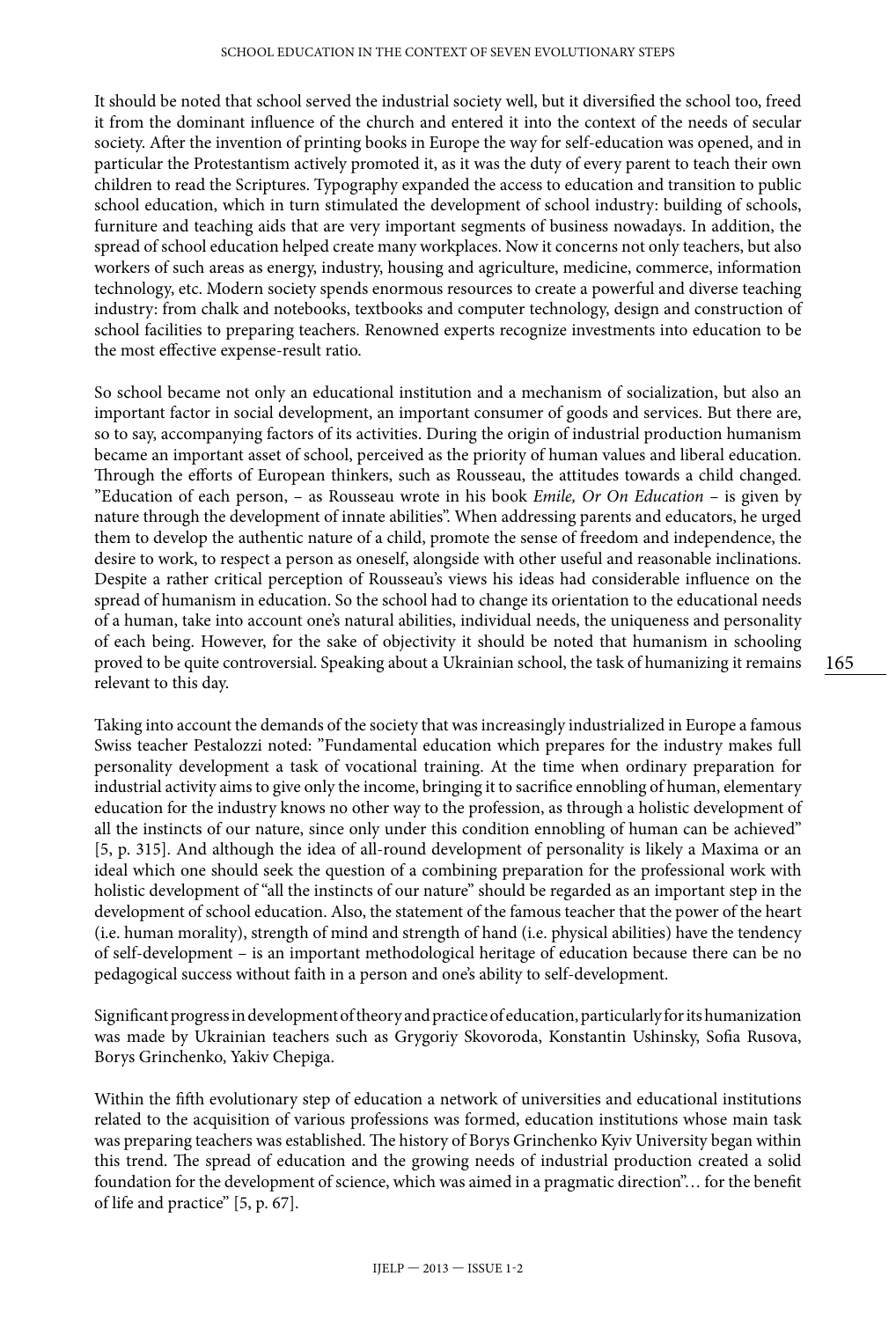#### VICTOR OGNEVYUK

Previously it was possible to talk about a specific type of educational ideal, but now it became differentiated. The educational ideal is a person of encyclopedic knowledge, but there is also an educated and enterprising gentleman (Locke), as well as an engineer, a foreman, an office worker and the employee: each of them has the appropriate level of knowledge and can embody an educational ideal in the corresponding environment.

The **sixth evolutionary step of education was compulsory elementary, and later complete secondary education.** Though this step was a constituting part of industrial transformation its value proved to be cardinal. This process took place in the period of the greatest industrial development in most European countries during the XIX – beginning of XX centuries. In Ukraine it occured in the  $20<sup>th</sup>$  –  $70<sup>th</sup>$  of the previous century. The introduction of compulsory schooling in the Soviet Union, to which Ukraine belonged then, was a transformational turn. Certainly it had a significant impact on the historical development of the country. But at the same time it should be noted that this process was carried out within the conservative principles of communist ideology and authoritarian pedagogy so it did not provide diversity of educational models and freedom of choice in education. Nonetheless, even under the rule of authoritarian mono-pedagogy, Vasyl Sukhomlynsky managed to create his own school model, develop and implement the educational ideas of humanism that, in particular, were reflected in his explanation: "A good teacher [is primarily] a person who loves children, finds joy in communicating with them, believes that every child can become a good person, can be friends with children, takes to heart the joys and sorrows for children, knows the soul of the child, never forgets that he himself was a child" [6, p. 49].

Back to the essence of the sixth evolutionary step in school education after which the latter became not only mass but also obligatory, and then turned into a driving force of social transformation nowadays. The more the proposed models of secondary education meet the educational requirements of a **Man Educated**, the more developed the society is. Therefore, our reflection of school and its mission in a rapidly changing world is absolutely clear, because **now we find ourselves in the line of seventh evolutionary step of education**. For us in Ukraine it is important how our education meets the forefront of a new evolutionary progress of education.

Between the first writing signs in ancient times and school creation we find about nine thousand years' stretch and from the emergence of writing to the printing technology at least twelve thousand years passed, whereas now time flies so fast that any interconnected events cause massive and extremely fleeting changes. The largest evidence of that is the development of digital technology. It penetrated almost all spheres of human activity. And if the school has remained almost unchanged since its introduction for several thousand years at the same time it almost completely corresponded to the needs of society, now it is in the cycle of constant changes and has to strive to retain its relevance for society.

In fact, today we should not talk as much about the school in the classical sense of the term, but about the different models of the general secondary education acquisition. In general, educational services are being increasingly transferred to virtual space. Similar trends were described by A. Toffler in the 80-ies of the previous century. Modern means of information delivery have changed school's functions. If earlier children went to school for knowledge, today it's not so much for knowledge but for ways of its receiving, processing and using. The current school lost its monopoly on knowledge, as knowledge became widely available through various methods of accumulation and transfer of information. The seventh evolutionary step, when speaking about Ukrainian school education is called to finish with the rudimental authoritarianism of common curricula and programs and provide variety, flexibility and ultimate variety of forms, methods, technologies and techniques, thus overcoming some negative consequences of leveling and mass education, its orientation to the average student and equivocal learning outcomes.

There are a few items worth paying attention to. First of all, we should note that educational level of population has increased significantly in Ukraine, and it is constantly supported by various forms of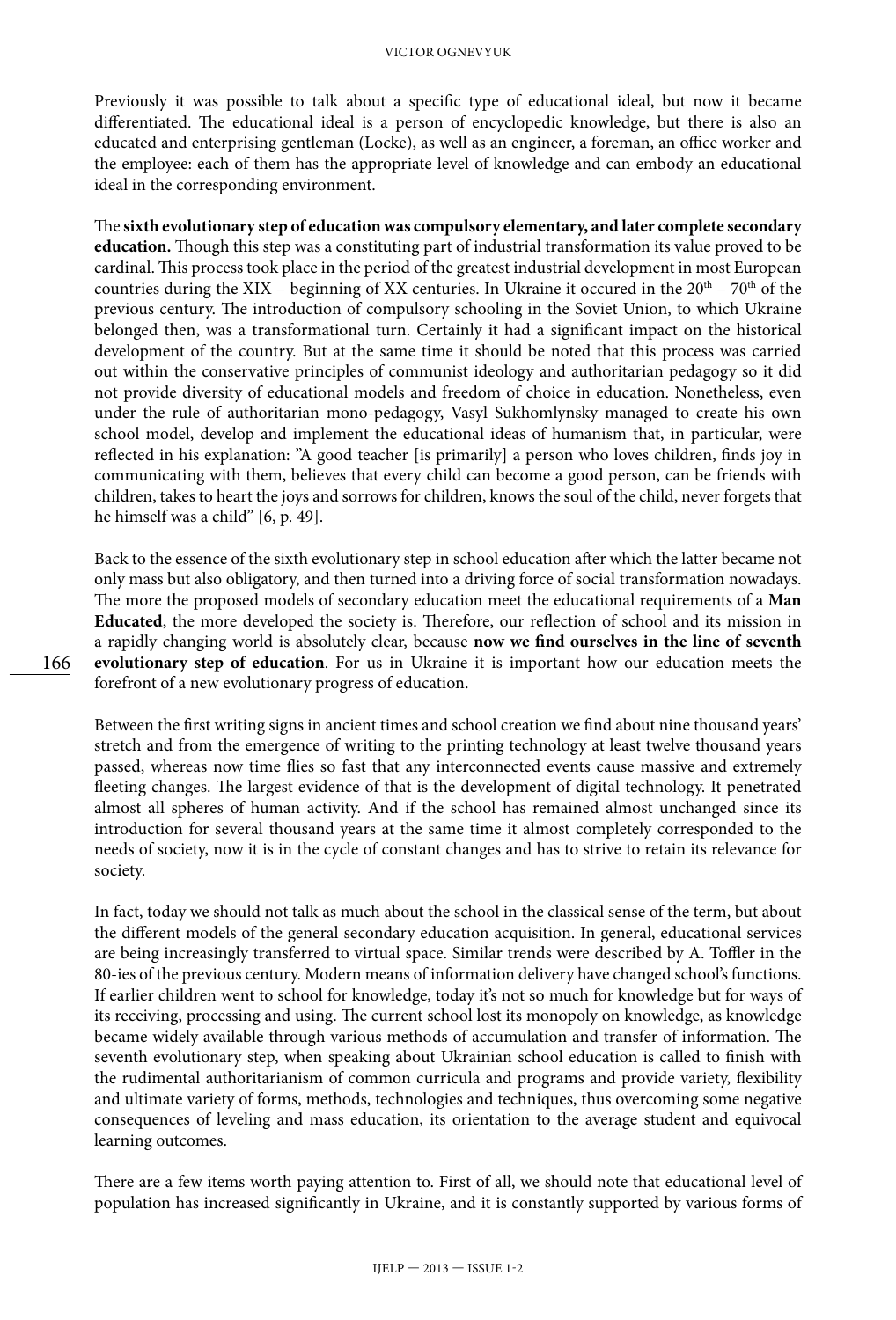professional development. I mentioned above the fact that school arose from the bosom of the family. The modern model of education should proceed from the fact that the family in which the parents are well-educated takes upon itself a part of the school's functions. It is an undeniable fact that many children that enter the first year of school are already able to read, write, count and quite often use the computer. What is more, some schools (in particular in Kyiv) make these skills a prerequisite for entering the first grade. Of course, displacement of some functions from the school to the family will require the society to develop a strategy of training the family to perform these functions. This phenomenon requires research, but the conclusion might be that school should be consonant with family in matters of training and upbringing, in particular with religion, and, if possible, to transfer to the family all functions that it would agree to perform. This process should definitely be accompanied by psychological and pedagogical consulting of parents, but also if a child feels better in the family, place and method of teaching can be found, and the teacher will have more time for the children whose parents are unable to perform such functions. It should also be taken into account that in Ukraine parents have the right of vacation until the child is 6 years old and are eligible for considerable amount of money for each next child born. The challenge is that parents are prepared to perform certain educational functions and responsibilities. The concept of education, obtained within the family, is not new. The traditions of home teachers are well-known, the new thing is that significant functions may simply be put on parents, but not on home teachers, although the role of the latter also increases, because quite often parents are involved in lessons with children's educators – tutors, for example, for learning foreign languages. The question is if it makes sense to overload the child with double forms of education.

Due to demographic decline many schools in Ukraine find themselves in a rather difficult position. Demographics have clearly shaped the problems of school economy. During the last decade the number of schoolchildren in Ukraine decreased by 2322 thousand: from 6485 thousand to 4163. Among secondary schools of I and II degree  $(5281)$  – 27, 7%  $(1461)$  have at least 40 students. And among 2137 schools of I degree 37,7% (806) have less than 10 students. The situation is especially difficult in rural areas. Of course, the concept of effective school, regarding both quality of education and rational funds allocation, is irrelevant here. After analyzing the ratio of teachers and students, we can say that one teacher has 8,4 students on average, and in Ternopil region the ratio is 1 to 6.1, other 14 regions also have this figure lower than nationwide. The largest student-teacher ratio is in Kyiv – 10,5 : 1. But even in the capital almost 40 percent of schools have half or even 70 percent smaller body of students from their designed capacity. Given this fact, the quality of school education in Ukraine should be high enough. However, it's far from that.

We have a number of reasons that cause the inefficiency of the existing school system. The first is the lack of competition among teachers because of low salaries, and in rural areas we should add lack of relevant socio-cultural conditions for dignified life. Transition to the contract form of remuneration may change this situation, along with rejection of the conservative school model which can be replaced by the school-family system in rural areas, or home teacher, the idea of which began to be realized ten years ago but for its implementation nothing significant has been done. Such approach can be realized in the primary school. But for this the students ought to continue their studies in elementary school from 6 to 11 years, which is for one year more than in the existing system, so amending the relevant law and adopting regulations are necessary to stipulate the conditions of financial support for schoolfamily house or a teacher and the appropriate pay conditions. In general, education in rural schools in Ukraine has significant advantages, as a child is in permanent contact with nature, the family engages one in feasible domestic work in gardens, animal care, etc.

Unfortunately, this advantage is not being properly used in school education, which cultivates the study of the natural world not through contacting it but through textbooks in the classroom. Studying should go beyond the premises, as Sukhomlynsky did through transferring training to school area – the kingdom of earth, school factory of organic fertilizers, garden, vineyard, apiary, mallow trees, rose alleys, dovecote, and no textbook or multimedia presentation can replace the real world of nature. In this context we should get rid of our stereotypes about the role of school textbooks, most of which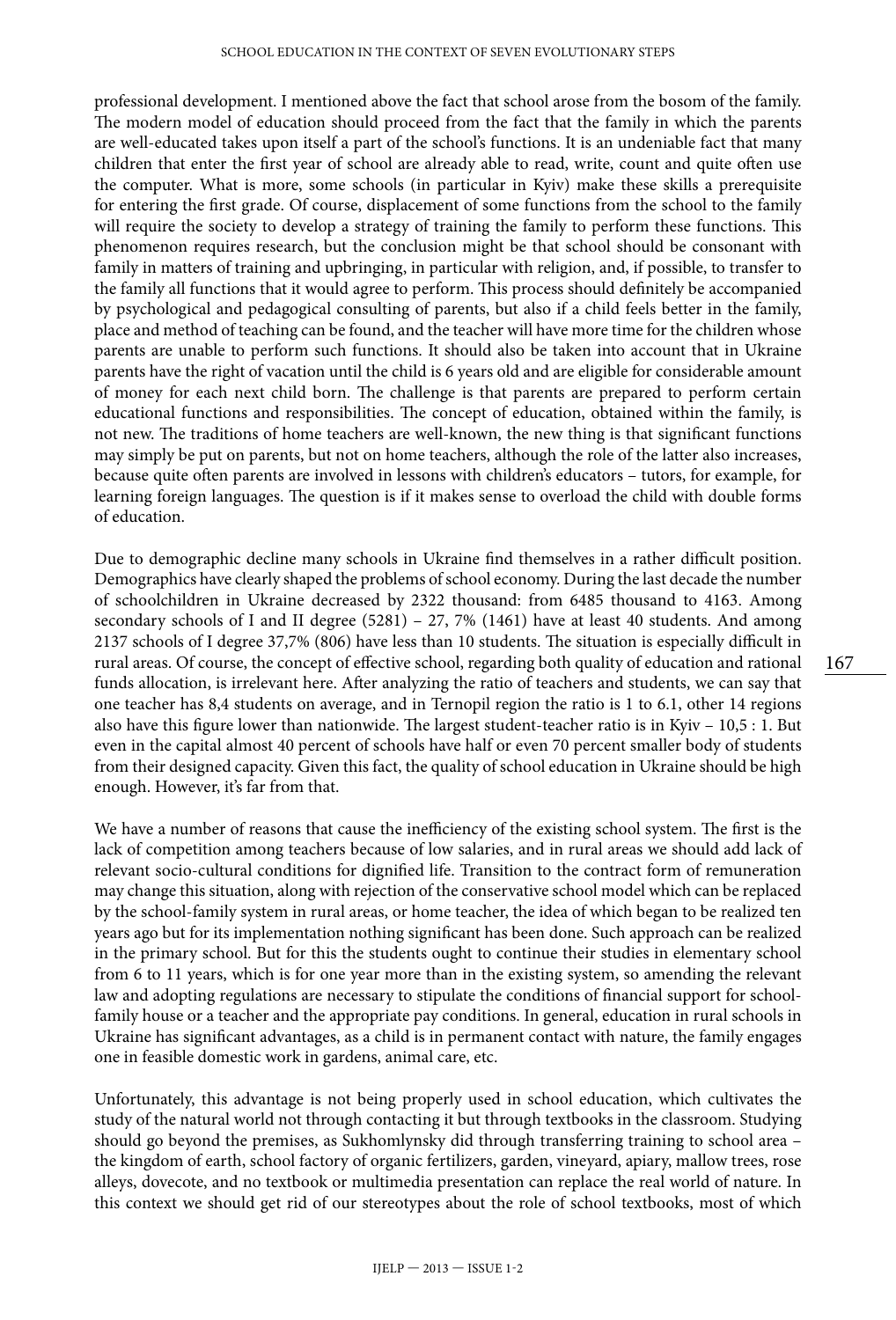#### VICTOR OGNEVYUK

should be replaced with the maximum possible variety of didactic methods, the inclusion of the most important elements of nature and society into the learning process.

Instead of a school that gives ready knowledge, there should come a school where the worldview is forming during the process of research. Even Pestalozzi offered to follow "the natural path of knowledge, observation and research". Teaching in primary school has to be replete with forming the core competence – by definition of the academician A. Savchenko – the ability to learn that is too difficult for implementation in terms of knowledge paradigm.

I want to draw attention to one more extremely important problem of the rural ungraded schools. Paradoxically, even when a few students attend a class, the teacher pursues using class-task system. Ukrainian teachers mostly turned out not to be ready to individual training. This situation arose through the fault of educational institutions that train teachers. Unfortunately, the problem is driven into a dead end and the state represented by the local government continues to spend funds irrationally without receiving a competent person in return. But a quality of each person is especially important when we have reduction in fertility and sharp decrease in population. And in this aspect it is necessary to start a dialogue about some very important aspects of primary education in Ukraine. There are quite reasoned questions to newly approved standards for education. In my opinion, we should abandon the standards of educational content and go to quality standards.

Generally it is necessary to provide maximum possible freedom of concepts, forms and methods of educational content. First, we must talk about the concept of primary education, in which the principle of nature-conformity will be implemented to its full extend in which the priority goes to the development of a particular personality and implementation of individual educational line, but not the execution of a program or curriculum.

In Ukraine it is necessary to return again to the question of specific structure of secondary education. Under the conditions of returning to 11-year study it may be the following way:

- − primary school 1-5 grade;
- − primary school (gymnasium) 6 8 grade;
- − senior school (lyceum) 9 -11 grade.

This structure will meet the social realities of society, form more efficient network of primary schools, including the cities, that is urgently needed in view of the age characteristics of students in primary and high schools. Demographic situation is in favor of this. In the context of proposed changes this structure creates facilities for receiving primary education in the place of residence of the child, thus solving the problem of transportation to school of pupils who have reached 11 years of age. The elementary school has a rather important mission in this model, because it aims to form a key knowledge competence and to prepare the student to make a conscious choice of future educational profile, and then should conceptually meet the mission. As in elementary school, here we must reject the absolute role of the printed textbook that contains prepared knowledge. Maybe it is time to abandon the centralized procurement of textbooks as ineffective action and to transfer the funds for book purchasing directly to schools, leaving the issue of providing an appropriate marking to the Ministry and National Academy of Pedagogical sciences. Unfortunately, we have to recognize that textbooks undermine the foundations on which modern school is aimed to be based on. The author of "Project of the Ukrainian School" (1913) Y. Chepiga noted: "Scientific inventions and knowledge should … rely not on the book, but on the fact, not on the faith said and read, but on the findings from our own experience" [1, p. 35].

One of the most important and unsolved problems of the Ukrainian school is a low amount of workshops on natural sciences. Here we should refer to our national experience, in particular, to activities of interschool complexes. Establishment of research centers on their model may be the most effective solution to the question. The concentration of all resources of natural and technological education in these